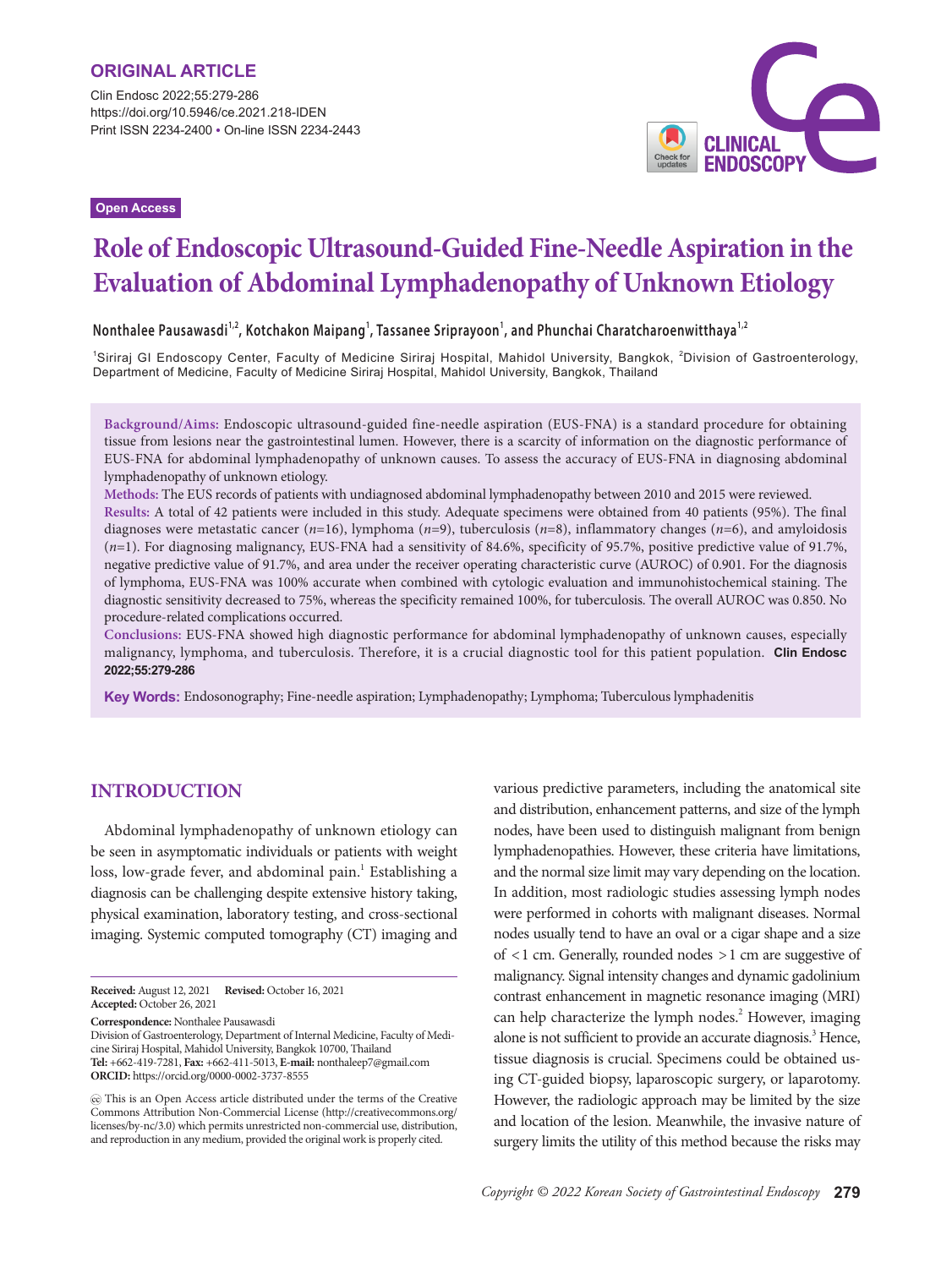

outweigh the benefits.

Endoscopic ultrasound-guided fine-needle aspiration (EUS-FNA) offers a means to obtain tissue for the diagnosis of lesions adjacent to the gastrointestinal tract, providing adequate specimen for diagnosis in  $>90\%$  of cases.<sup>4-6</sup> This tool is essential, especially in isolated abdominal lymphadenopathy, as it can avoid conventional invasive methods.<sup>7</sup> However, information about the yield of EUS-FNA in this clinical setting is still lacking. The aim of this study was to assess the diagnostic accuracy of EUS-FNA using 22-gauge needles in patients with isolated abdominal lymphadenopathy of unknown etiology.

# **MATERIALS AND METHODS**

## **Study population**

The Siriraj Institutional Review Board approved the research protocol, which conformed to the ethical guidelines of the 1975 Helsinki Declaration. The EUS database at a tertiary care center from 2010 to 2015 was retrospectively reviewed. Patients with abdominal lymphadenopathy of unknown etiology who underwent EUS-FNA were identified. The inclusion criteria were as follows: (1) enlarged abdominal lymph nodes detected with MRI or abdominal CT in the absence of an identifiable primary lesion, (2) lymph nodes that can be accessed for EUS-FNA based on abdominal imaging. The exclusion criteria were as follows: (1) superficial lymphadenopathy, (2) known history of malignancy, (3) known history of tuberculosis, (4) definite diagnosis determined using modalities other than EUS-FNA, (5) coagulopathy (international normalized ratio >1.5), and (6) thrombocytopenia (platelet count <50,000  $\mu$ L).

## **EUS-FNA technique**

All EUS procedures were performed with a linear echoendoscope (GF-UC140P-AL5; Olympus Optical Co. Ltd., Tokyo, Japan), with the patient under sedation with propofol, by an experienced endosonographer who had performed >2,000 EUS procedures. Aspiration was performed using a 22-gauge FNA needle (EZ shot; Olympus Medical, Tokyo, Japan and EchoTip; Cook Medical, IN, USA). The enlarged lymph nodes were assessed under three scanning scope positions, as follows: (1) gastric station, to assess the celiac, peripancreatic (body and tail), and periportal nodes, (2) duodenal bulb station, to evaluate the peripancreatic (head) and periportal nodes, (3) second part of the duodenum, to examine lymph nodes near the uncinate process, mesenteric vessels, and inferior vena cava. Needle puncture was performed through the stomach for position (1) and through the duodenum for positions (2) and (3). The technique involved localizing the target lymph

node, Doppler assessment of intervening vessels, needle puncture, tissue aspiration, and specimen collection and processing. Under ultrasound guidance, the lymph node was punctured after the Doppler evaluation confirmed the lack of intervening vessels. The stylet was removed, and negative pressure was applied with 5 mL of suction, followed by moving the needle to and fro within the lymph node using the fanning technique. The aspirated material was expelled onto glass slides for visual inspection, and the specimen from each pass was prepared for cytology and cell block assessment. If inadequate macroscopic material was observed, repeated passes were performed (up to four passes). Rapid on-site evaluation was not performed.

## **Cytology and cell block evaluation**

The specimens from each pass were divided for cytology and cell block preparation. The aspirated specimens were expelled on a glass slide, smeared for cytologic assessment, and immediately fixed with 95% ethyl alcohol solution. The alcohol-fixed slides were stained with Papanicolaou stain for cytologic examination. The remaining material was placed in a bottle containing formalin solution and embedded in paraffin for cell block assessment. The slides were stained with hematoxylin and eosin and reviewed for histologic features. Additional staining, tissue cultures, and immunohistochemical (IHC) studies were performed when necessary.

## **Data collection**

The demographics, clinical presentations, laboratory results, radiologic findings, EUS findings, cytopathologic results, and clinical course of the study participants were collected. Information on lymph node characteristics on EUS examination, such as size, shape, echogenicity, border, and location, was obtained. The number of needle passes was recorded. The definite diagnosis was determined on the basis of the cytologic or histologic results of EUS-FNA specimens, clinical course, laboratory findings, and results of radiologic follow-up for at least 12 months.

## **Diagnostic criteria**

The final diagnosis was determined on the basis of the (1) histologic findings of either the surgical specimen or cell blocks, (2) cytologic findings, (3) IHC staining of cell blocks, and (4) clinical course and imaging findings during a minimum follow-up of 12 months. A diagnosis of malignancy was made using the following criteria: (1) surgical histology results suggesting malignancy, (2) cytologic or histologic evidence of malignancy based on EUS-FNA specimens, or (3) cytopathologic results suspicious for malignancy combined with the clinical course and follow-up imaging indicating malignancy. Lymphoma was diagnosed on the basis of histologic findings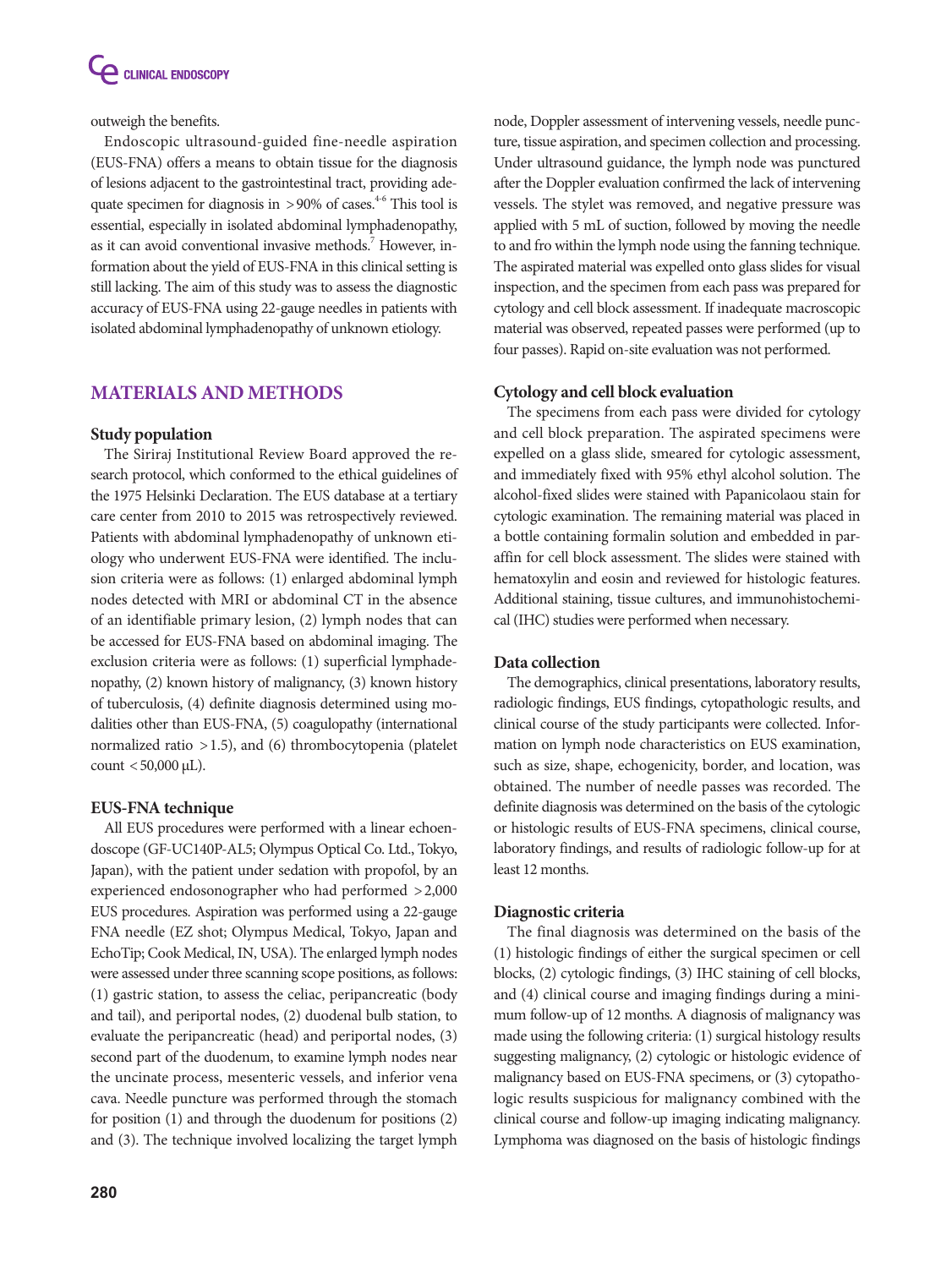and IHC staining. The diagnosis of tuberculosis was made on the basis of histologic findings of caseating granuloma or positive acid-fast bacilli (AFB) staining of the cell blocks. The diagnosis of other benign conditions required negative cytopathologic assessment and at least 12 months of clinical and imaging follow-up demonstrating no progression or resolution of the enlarged lymph nodes.

## **Statistical analysis**

The data were analyzed using the Statistical Product and Service Solution (SPSS) statistics software (version 16; SPSS Inc., Chicago, IL, USA). Descriptive statistics were used for demographic, clinical, and laboratory data. Continuous variables were summarized as mean±standard deviation, and categorical variables were summarized as percentages. Qualitative variables were summarized as counts and percentages. Comparisons between groups were performed using the  $\chi^2$  test for categorical variables and the t-test for continuous variables. The predictive ability of EUS-FNA was analyzed by calculating the sensitivity, specificity, positive predictive value (PPV), and negative predictive value (NPV) with 95% confidence intervals (CIs). The area under the receiver operating characteristic curve (AUROC) was estimated to evaluate the overall accuracy of EUS-FNA. Logistic regression analysis was used to determine the factors associated with the presence of malignancy or tuberculosis. The data are presented as odds ratios (ORs) with 95% CIs. Statistical significance was set at  $p < 0.05$ .

## **RESULTS**

## **Characteristics of the study cohort**

A total of 803 patients were identified from the EUS database, with 370 patients undergoing EUS-FNA for intra-abdominal solid mass lesions, during the study period. Of them, 328 patients were excluded because of having solid pancreatic masses, pancreatic cystic lesions, subepithelial lesions, periampullary masses, liver masses, and mediastinal masses. Forty-two patients underwent EUS-FNA for isolated abdominal lymphadenopathy of unknown etiology and fulfilled the eligibility criteria. The baseline characteristics of the patients are shown in Table 1. The mean age was  $52.7 \pm 15.8$  years, and 60% were men. A vast majority of the patients had at least one symptom, and only five patients (12%) were asymptomatic. The presenting symptoms included abdominal pain or discomfort (57%), relevant weight loss (26%), fever (17%), anemia (10%), jaundice (7%), and a palpable mass (5%). Most patients (90%) had multiple lymph nodes.

## **Etiology of isolated abdominal lymphadenopathy**

Adequate tissue specimens were obtained from 40 patients (95%), all of whom received a definite diagnosis. The final diagnoses included metastatic cancer (*n*=16), lymphoma  $(n=9)$ , tuberculosis  $(n=8)$ , inflammatory changes  $(n=6)$ , and amyloidosis  $(n=1)$ , as shown in Figure 1. Most patients with metastatic cancer had adenocarcinoma of unknown primary site, and the remaining patients had primary pancreatic cancer  $(n=3)$ , ampullary cancer  $(n=1)$ , gallbladder cancer  $(n=1)$ , gastric cancer  $(n=1)$ , neuroendocrine tumor  $(n=1)$ , and sarcoma (*n*=1). Additional IHC staining was performed in 15 cases (35.7%), with a final diagnosis of lymphoma ( $n=9$ ), metastatic adenocarcinoma  $(n=2)$ , neuroendocrine tumor  $(n=1)$ , sarcoma  $(n=1)$ , amyloidosis  $(n=1)$ , and reactive lymphadenopathy  $(n=1)$ . Among the two patients with inadequate specimens, one patient had positive AFB staining of the aspirated material and was treated for tuberculosis, which reduced the size of the enlarged lymph nodes. The other patient was diagnosed with a benign condition based on the stable clinical course and imaging findings after a 1-year follow-up without progression of the lymphadenopathy. Logistic regression analysis was performed to evaluate the association between clinical parameters and diagnoses. In univariate analysis, age  $\geq 55$ years was associated with malignancy (OR, 10.0; 95% CI, 2.06 to 48.6;  $p = 0.002$ ) and fever was associated with tuberculosis (OR, 8.3; 95% CI, 1.33 to 52.0; *p*=0.013).

#### **Table 1.** Baseline Characteristics of the Study Cohort

| <b>Parameters</b>     | <b>Value</b>    |
|-----------------------|-----------------|
| Age (years)           | $52.7 \pm 15.8$ |
| Sex                   |                 |
| Male                  | 25(60)          |
| Female                | 17(40)          |
| Clinical presentation |                 |
| Abdominal pain        | 24(57)          |
| Weight loss           | 11(26)          |
| Fever                 | 7(17)           |
| Asymptomatic          | 5(12)           |
| Anemia                | 4(10)           |
| Jaundice              | 3(7)            |
| Abdominal mass        | 2(5)            |

Data are presented as mean±standard deviation or number (%).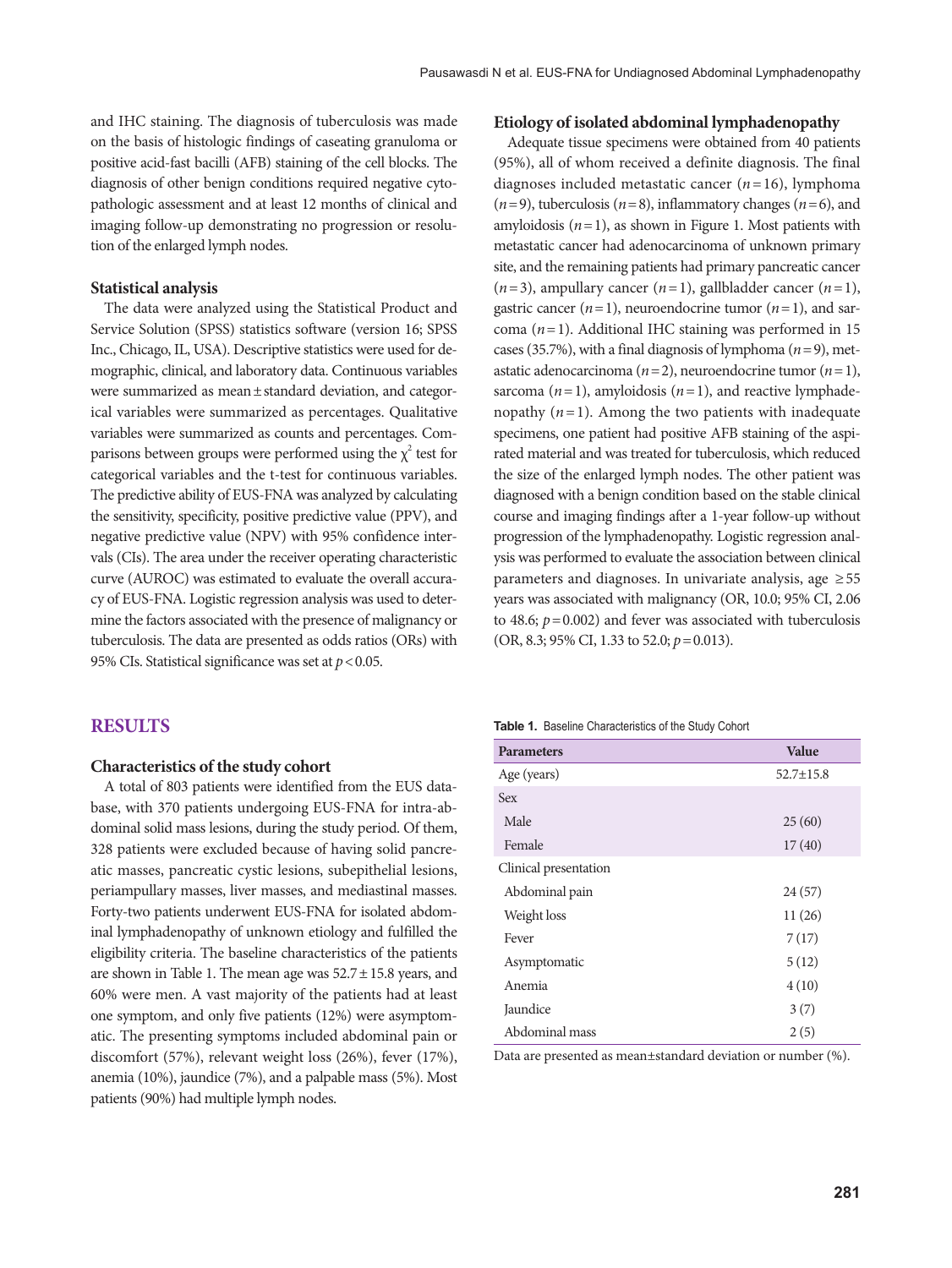

**EUS features of lymph nodes** The number, location, size, shape, border, and echogenicity of lymph nodes were evaluated. Three patients (7%) had six nodes. Thirty-five patients (83%) had to two to five nodes, and four patients (9.5%) had a single node. The most common locations of the targeted lymph nodes included the peripancreatic (57%), celiac (38%), and aortocaval regions. (24%). The mean size of the lymph nodes was  $24.6 \pm 13.2$  mm (range 5-70) mm) in the long axis. Of the visualized lymph nodes, 31 were >20 mm, 15 were 16-20 mm, 14 were 11-15 mm, and 7 were <10 mm in size.

The lymph node shape was described as round, oval, or irregular. With respect to the distribution of the lymph node shape, 24 (42%) were round, 14 (25%) were oval, and 18 (32%) were irregular. The lymph node border was reported as regular or irregular. Twenty-three nodes (53.5%) had regular borders, whereas 20 (46.5%) had irregular borders. The echogenic pattern was described as hypoechoic, hyperechoic, or isoechoic Thirty-six lymph nodes (83.7%) were hypoechogenic, six (13.9%) were hyperechoic, and one (2.3%) was isoechoic.

Logistic regression analysis was performed to assess the association between endosonographic features and diagnoses. Univariate analysis indicated that an oval or irregular shape was strongly associated with tuberculosis or inflammatory changes rather than malignancy (OR, 6.0; 95% CI, 1.08 to 33.3;  $p = 0.029$ ). Lymphadenopathy in the perihepatic area was correlated with tuberculosis (OR, 11.0; 95% CI, 1.75 to 69.1;  $p = 0.005$ ). Moreover, lymph nodes with regular borders were

more frequently observed in the lymphoma group than in the non-lymphoma group (OR, 12.6; 95% CI, 1.35 to 117.6;  $p=0.010$ ), as shown in Figure 2. In addition, all patients diagnosed with tuberculosis had pus material in the aspirates, as shown in Figure 3. Although lymph node echogenicity could not predict the diagnosis, the results showed that all lymph nodes observed in the lymphoma group were hypoechoic. The mean number of needle passes was  $2.1 \pm 1.5$ . No complications occurred.

Furthermore, we evaluated the correlation between EUS and CT in evaluating the shape of the lymph nodes. We found a 48% correlation between the two modalities, with irregular shape being the most concordant interpretation.

## **Diagnostic performance of EUS-FNA**

EUS-FNA showed a respectable overall diagnostic performance for undiagnosed abdominal lymphadenopathy, with an AUROC, sensitivity, specificity, PPV, and NPV of 0.85, 86.7%, 83.3%, 96.3%, and 55.6%, respectively, as shown in Table 1. Moreover, the diagnostic accuracy of EUS-FNA for each diagnosis was assessed. The results showed that EUS-FNA had an excellent accuracy in detecting lymphoma, with a sensitivity and specificity of 100% (95% CI, 67.6 to 100) and 100% (95% CI, 87.9 to 100), respectively, when combined with cytologic assessment, histologic evaluation of cell blocks, and IHC staining. The diagnostic sensitivity decreased to 75%, whereas the specificity and PPV remained 100%, for tuberculosis. However, the two patients whose histology did not reveal granuloma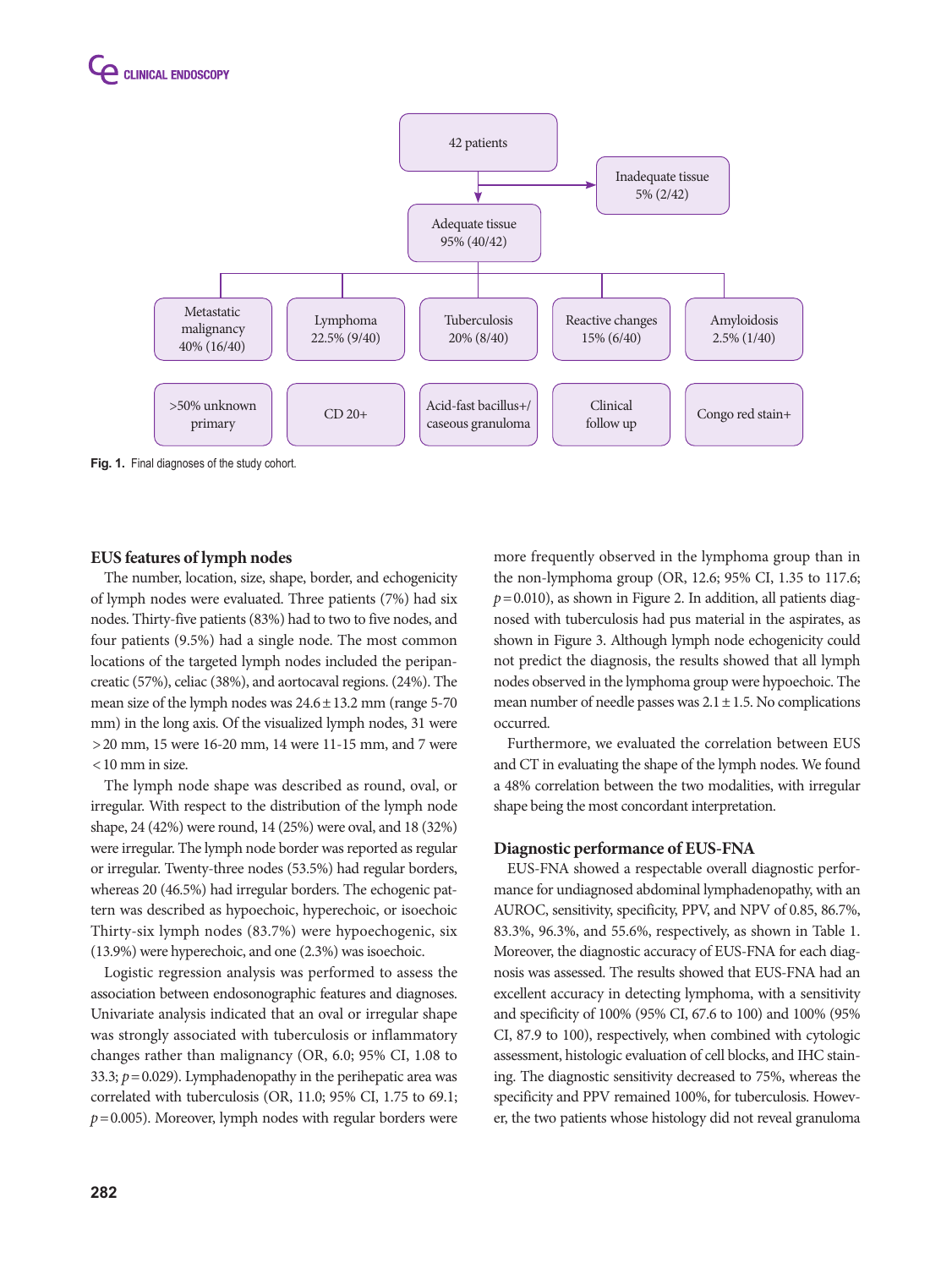

**Fig. 2.** The association between endosonographic features and the diagnosis. (A) The bar graph demonstrates the association between the oval or irregular shape of lymph nodes and the diagnosis of tuberculosis or reactive changes compared to malignancy. (B) An endoscopic ultrasound image shows an irregular lymph node. (C) The bar graph demonstrates the association between the peri-hepatic lymph nodes and the diagnosis of tuberculosis. (D) An endoscopic ultrasound image shows enlarged lymph nodes located in the hilar region. (E) The bar graph shows the association between lymph nodes with regular borders and the diagnosis of lymphoma. (F) Endoscopic ultrasound image of a lymph node with a well-defined border. LAD, lymphadenopathy; LN, lymph node.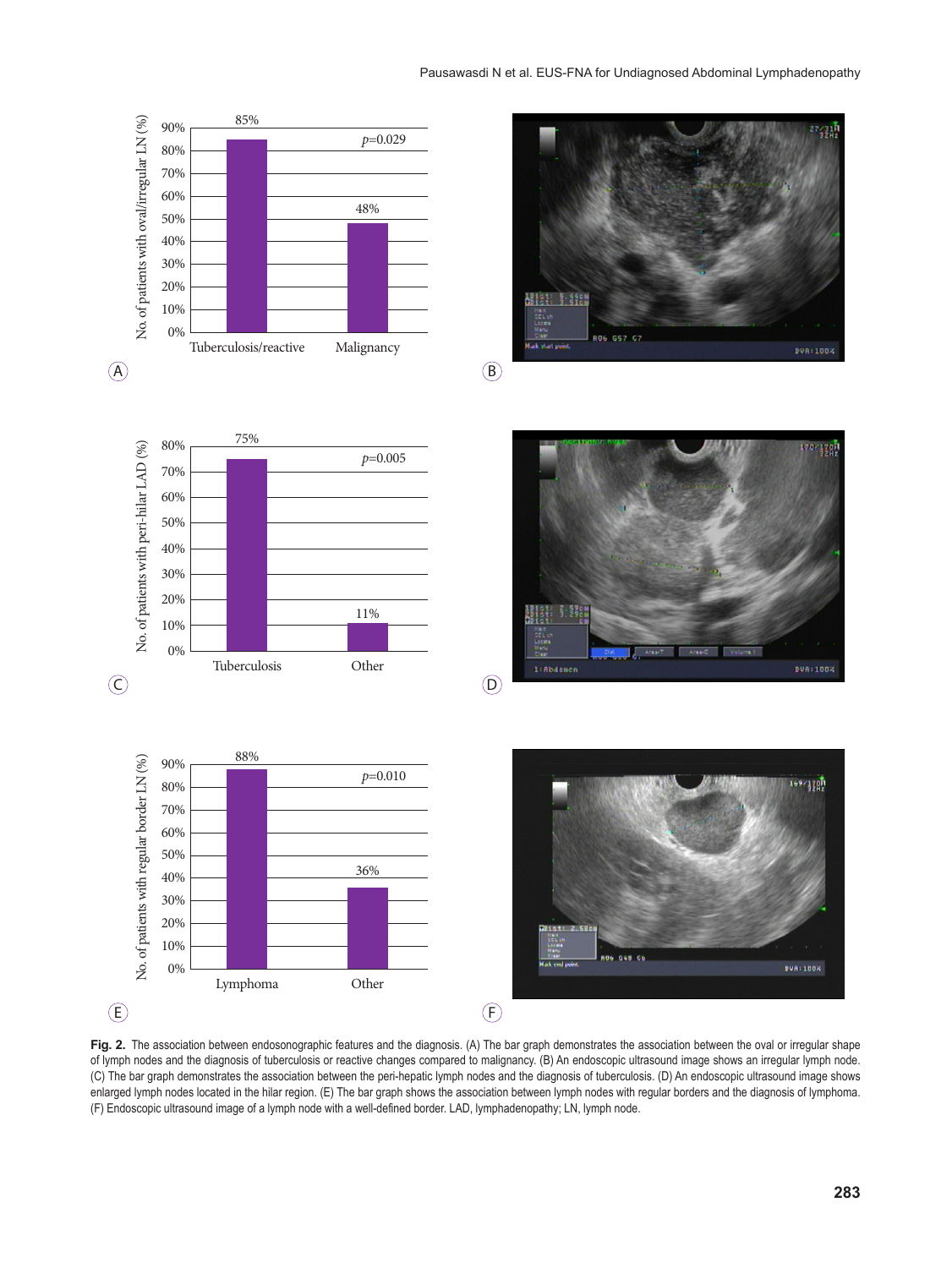



Fig. 3. Characteristic of specimens obtained from a patient with tuberculosis. (A) An endoscopic ultrasound image of a group of peri-hilar lymph nodes in a patient with tuberculosis. (B) Pus in the specimen obtained from fine needle aspiration of a lymph node.

| Table 2. Diagnostic Performance of Endoscopic Ultrasound-Guided Fine-Needle Aspiration in the Evaluation of Abdominal Lymphadenopathy |  |
|---------------------------------------------------------------------------------------------------------------------------------------|--|
|                                                                                                                                       |  |

| Definite diagnosis of intra-abdominal LAD | <b>AUROC</b> | <b>Sensitivity</b><br>$(95\% \text{ CI})$ | <b>Specificity</b><br>$(95\% \text{ CI})$ | <b>PPV</b><br>$(95\% \text{ CI})$ | <b>NPV</b><br>$(95\% \text{ CI})$ |
|-------------------------------------------|--------------|-------------------------------------------|-------------------------------------------|-----------------------------------|-----------------------------------|
| Overall                                   | 0.850        | 86.7<br>$(70.3 - 94.7)$                   | 83.3<br>$(43.6 - 97.0)$                   | 96.3<br>$(81.7 - 99.3)$           | 55.6<br>$(26.7 - 81.1)$           |
| Lymphoma                                  | 1.000        | 100<br>$(67.6 - 100)$                     | 100<br>$(87.9 - 100)$                     | 100<br>$(67.6 - 100)$             | 100<br>$(87.9 - 100)$             |
| Non-hematologic malignancy                | 0.901        | 84.6<br>(57.8–95.7)                       | 95.7<br>$(79.0 - 99.2)$                   | 91.7<br>$(64.6 - 98.5)$           | 91.7<br>$(74.2 - 97.7)$           |
| <b>Tuberculosis</b>                       | 0.875        | 75.0<br>$(40.9 - 92.9)$                   | 100<br>$(87.9 - 100)$                     | 100<br>$(61.0 - 100)$             | 93.3<br>$(78.7 - 98.2)$           |

AUROC, area under the receiver operating characteristics; CI, confidence interval; LAD, lymphadenopathy; NPV, negative predictive value; PPV, positive predictive value.

were diagnosed with tuberculosis based on positive AFB staining of the aspirates in one patient and positive tissue culture for *Mycobacterium tuberculosis* in the other patient.

# **DISCUSSION**

EUS-FNA is a widely accepted method for tissue acquisition in patients with unexplained abdominal lymphadenopathy. This method provides a high diagnostic accuracy of >90%, without significant complications.<sup>1,4,8,9</sup> A previous study suggested that the success rate depends on the number, size, and anatomical accessibility of the enlarged nodes,<sup>5</sup> with tissue adequacy ranging from 87% to 95%.<sup>1,8,9</sup>

The differences in the distribution of the etiologies of ab-

dominal lymphadenopathy of unknown causes are attributed to the dissimilarity in patient characteristics and geographical variations in disease prevalence. Dhir et al.<sup>4</sup> reported that tuberculosis was the most common cause  $($  >50%) of unexplained intra-abdominal lymphadenopathy in India, a tuberculosis-endemic area, whereas metastatic malignancy and lymphoma accounted for approximately 20%. A Japanese study reported lymphoma as the most common etiology.<sup>10</sup> Meanwhile, benign diseases (including reactive changes), metastatic malignancy, and lymphoma were the most common findings in Western countries.<sup>1,9</sup> Although Thailand is a tuberculosis-endemic area, our study revealed that metastatic cancer (40%) and lymphoma (22.5%) were the most common causes of unexplained abdominal lymphadenopathy, whereas tuberculosis accounted for 19%. These findings emphasize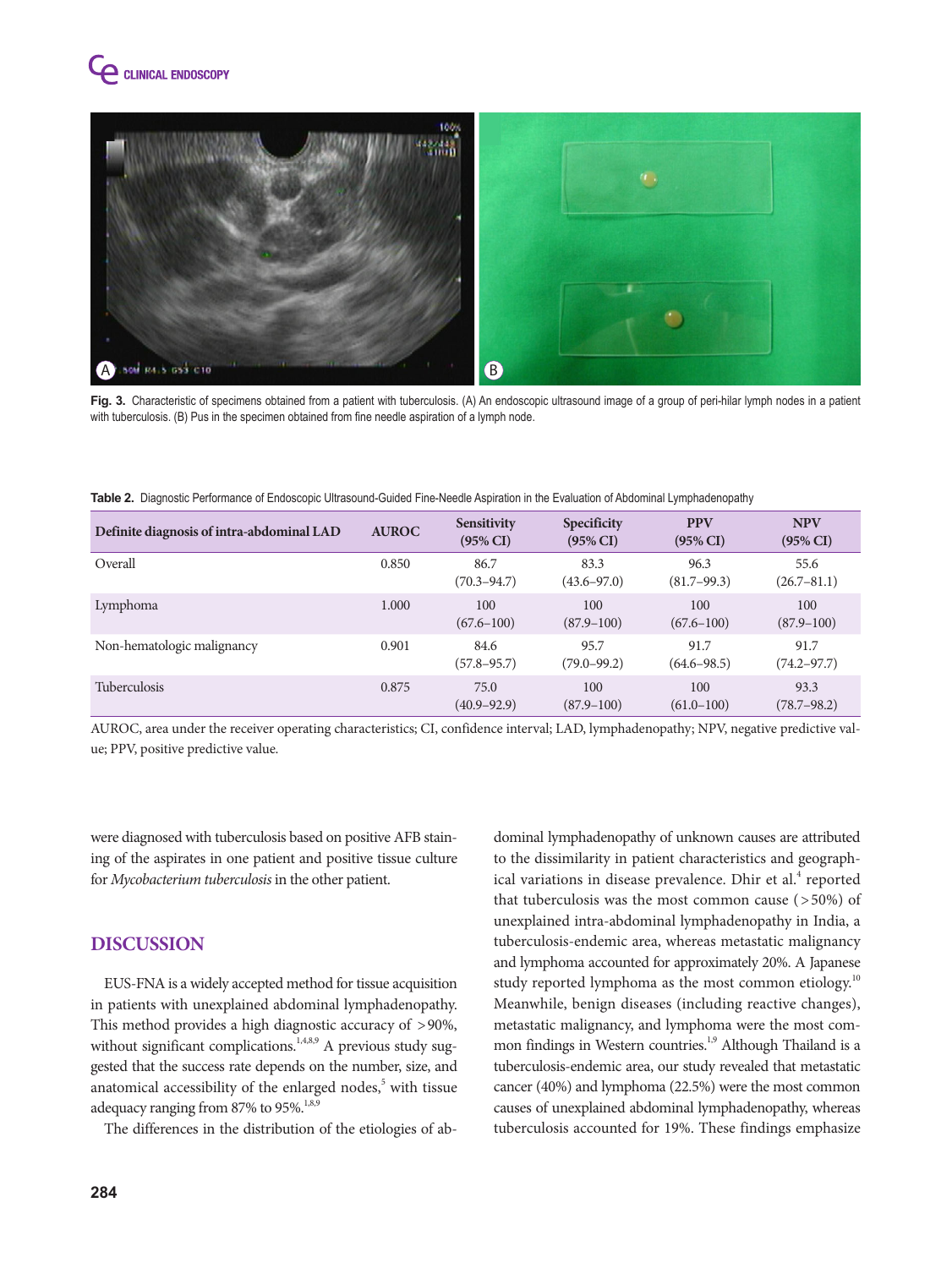the necessity of EUS-FNA for tissue diagnosis and proper management in this clinical setting. Such discrepancies in disease distribution among tuberculosis-endemic countries are thought provoking. Therefore, we investigated the association between patient characteristics and diagnoses and found a significant association between age ≥55 years and malignancy. In addition, fever was associated with tuberculosis, consistent with the World Health Organization report that fever is one of the most common symptoms of tuberculosis.11 The cohort studied by Dhir et al.<sup>4</sup> was younger (mean age 46.5 years) and had a higher percentage of fever on presentation (59%) than our cohort (fever was noted in 19% of our patients).

In the past, endosonographic features were proposed to help differentiate benign from malignant lymph nodes. However, later studies demonstrated the limitations of endosonographic features, and the addition of FNA offered higher diagnostic yield.12 In our study, we found some correlations between the diagnoses and endosonographic features (shape, site, and border of lymph nodes). Lymph nodes with an oval or irregular shape were associated with benign diseases, including reactive changes and tuberculosis, rather than malignancy. Perihepatic nodes were associated with tuberculosis. Hypoechoic nodes with well-defined borders were associated with lymphoma. Wang et al.<sup>13</sup> reported that the patients' sex and age and the location and size of the enlarged nodes were predictors of malignant lymphadenopathy. Celiac location was strongly associated with malignancy, and malignant lymph nodes detected in the celiac axis were more likely to be lymphoma than metastasis. In terms of endosonographic features, metastatic lymph nodes were larger and had an echogenic center, whereas lymphoma-related enlarged lymph nodes had lesion fusion and homogeneous echogenicity.<sup>13</sup> Therefore, endosonographic findings may provide some diagnostic clues when combined with the clinical spectrum. However, some studies did not find a correlation between endosonographic features and final diagnoses.1,4

The success rate of EUS-FNA for adequate sampling was 95% in our study, consistent with previous studies.<sup>1,4,8-10</sup> The overall diagnostic accuracy provided an AUROC of 0.850, with a high PPV of 96.3%, emphasizing the low false-positive rate of the test. For the diagnosis of lymphoma, we combined the results of cytologic assessment, histologic evaluation of specimens obtained with a 22-gauge needle, and additional IHC staining (without flow cytometry owing to the lack of resources). We found that the diagnostic accuracy for lymphoma was 100%, allowing proper treatment and follow-up in all cases. We recognize that lymphoma may not be accurately diagnosed with cytologic examination using conventional FNA, although IHC staining was used in this study. In several lymphoma cases, the diagnosis can be made in certain situa-

tions, especially when a monotonous population of lymphoid cells can be obtained for evaluation. For example, if many large lymphoma cells are obtained, IHC staining can provide the definite immunophenotype of lymphoma cells. Even in cases with a predominance of small lymphoid cells with cleaved nuclei that show a BCL2+CD10+/CD20+/CD3- immunophenotype, the diagnosis of follicular lymphoma can be made with certainty.

The sensitivity slightly decreased for tuberculosis but the specificity and PPV remained excellent. Nonetheless, AFB staining and tissue culture of the aspirates were positive for tuberculosis in patients with a negative cytology, and proper treatment was provided. Furthermore, visualization of pus in the aspirates was indicative of tuberculosis in our cohort. Therefore, purulent specimens should be promptly prepared for AFB staining in this clinical context. The consistency of high diagnostic accuracy and specificity of EUS-FNA (AU-ROC 0.98, specificity 98%) for intra-abdominal lymphadenopathy has been highlighted in a recent meta-analysis including 10 studies with variations in patient demographics and disease prevalence.<sup>14</sup>

The main strengths of this study are that our study population was highly homogeneous and long-term follow-up data were available in all cases. However, some limitations of our study need to be addressed. First, the clinical and EUS features associated with the final diagnoses were derived from only univariate analysis because of sample size limitations in multivariate analysis. Second, surgical pathology was not available in all cases. Lastly, populations with differing prevalence of diseases may limit the generalizability of our results with respect to post-test probabilities; however, the sensitivity and specificity of the tests do not vary across populations.

In summary, EUS-FNA showed high diagnostic performance for abdominal lymphadenopathy of unknown causes. It offered cytopathologic analysis and IHC evaluation for the diagnosis of metastatic cancer, lymphoma, and tuberculosis. Therefore, it is a crucial diagnostic tool for this challenging clinical dilemma.

#### Conflicts of Interest

The authors have no potential conflicts of interest.

Funding

None.

#### Acknowledgments

We thank Professor Sanya Sukpanichnant, Department of Pathology, Faculty of Medicine Siriraj Hospital, Mahidol University, Bangkok, Thailand, for reviewing the pathologic slides and providing insightful suggestions on cytologic and pathologic assessments for lymphoma diagnosis.